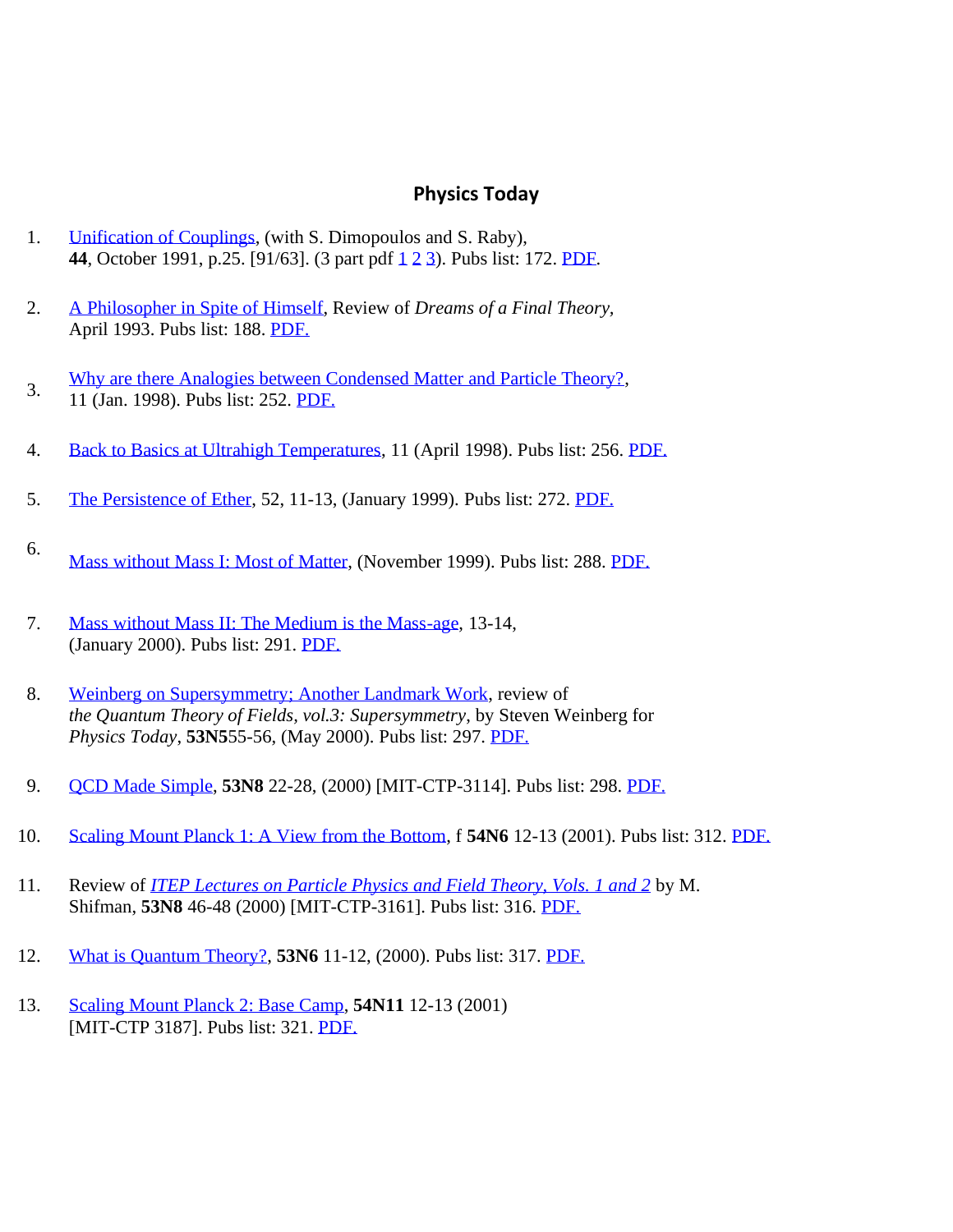- 14. Reply to C. Alden Meade (Question [of Fundamental Constants\)](http://ctpweb.lns.mit.edu/physics_today/phystoday/Alden-Repsonse323.pdf), Physics Today, 54N11 15 (2001). Pubs list: 323. [PDF.](https://drive.google.com/file/d/1hl1sWjXJjV61rhOcmokPNhADtpWDdv0Q/view?usp=sharing)
- 15. [Obituary of William Edward Caswell \(with C. Callan\),](http://ctpweb.lns.mit.edu/physics_today/phystoday/Obituary%20of%20William#204820.pdf) **54N12** 74-75 (2001). Pubs list: 325. [PDF.](https://drive.google.com/file/d/0B7pl5V0YU9tab1FhQ2xpQVZuZDA/view?usp=sharing)
- 16. [Scaling Mount Planck 3: Is That All There Is?](http://ctpweb.lns.mit.edu/physics_today/phystoday/SMPIII.pdf) **55N8** 10-11 (2002) [MIT-CTP-3276]. Pubs list: 328. PDE.
- 17. [Life's Parameters,](http://ctpweb.lns.mit.edu/physics_today/phystoday/Life%27sParameterws.pdf) **56N2** 10-11 (2003), [MIT-CTP-3339]. Pubs list: 335. [PDF.](https://drive.google.com/file/d/1_ZmIcvnrN1p07Q8IGWnUc5vCsCo_PlGN/view?usp=sharing)
- 18. [Analysis and Synthesis I: What Matters for Matter,](http://ctpweb.lns.mit.edu/physics_today/phystoday/AS%20I%20What%20Matters.pdf) **56N5** 10-11 (2003), [MIT-CTP-3363]. Pubs list: 339. [PDF.](https://drive.google.com/file/d/0B7pl5V0YU9taanpsRmo0dU9tdnM/view?usp=sharing)
- 19. [Analysis and Synthesis II: Universal Characteristics,](http://ctpweb.lns.mit.edu/physics_today/phystoday/AS%20II%20Universal%20Character.pdf) **56N7** 10-11 (2003), [MIT-CTP-3398]. Pubs list: 340. [PDF.](https://drive.google.com/open?id=0B7pl5V0YU9taeUZxYXhhcWY5Y1k)
- 20. [Analysis and Synthesis III: Cosmic Groundwork,](http://ctpweb.lns.mit.edu/physics_today/phystoday/AS%20III%20Cosmic%20Groundwork.pdf) **56N10** 10-11 (2003), [MIT-CTP-3427]. Pubs list: 345. [PDF.](https://drive.google.com/file/d/0B7pl5V0YU9taTjdnbzZvQmMxck0/view?usp=sharing)
- 21. [Analysis and Synthesis IV: Limits and Supplements,](http://ctpweb.lns.mit.edu/physics_today/phystoday/AS%20IV%20LImits.pdf) **57N1** 10-11 (2004), [MIT-CTP-3464]. Pubs list: 352. [PDF.](https://drive.google.com/file/d/0B7pl5V0YU9taT3JadENuOF82WG8/view?usp=sharing)
- 22. [Total Relativity,](http://ctpweb.lns.mit.edu/physics_today/phystoday/%28356%29Total%20Relativity.pdf) **57N4**, 10-11 (2004). Pubs list: 356. [PDF.](https://drive.google.com/file/d/0B7pl5V0YU9taWV90dzd1M1FwZ1E/view?usp=sharing)
- 23. [Whence the Force of F=ma? 1: Culture Shock,](http://ctpweb.lns.mit.edu/physics_today/phystoday/%20Whence_cshock.pdf) **57N10** 11-12 (2004). Pubs list: 362. [PDF.](https://drive.google.com/open?id=0B7pl5V0YU9tabkxDU0djSk1HalU)
- 24. [Reference Frame](http://ctpweb.lns.mit.edu/physics_today/phystoday/Analysis%5CSynthesisQ_A.pdf) reply to *Analysis and Synthesis IV: Limits and Supplements* (2004). Pubs list: 368. [PDF.](https://drive.google.com/file/d/0B7pl5V0YU9taMTFORlBzc2ZsaUE/view?usp=sharing)
- 25. [Whence the Force of F=ma? II: Rationalizations,](http://ctpweb.lns.mit.edu/physics_today/phystoday/Whence_F%20=%20ma-rat.pdf) **57N12** 10-11 (2004). Pubs list: 369. [PDF.](https://drive.google.com/file/d/0B7pl5V0YU9taNjQyRUthc0RmNzA/view?usp=sharing)
- 26. [Whence the Force of F= ma ? III: Cultural Diversity,](http://ctpweb.lns.mit.edu/physics_today/phystoday/WhenceIIICultural%20Diversity.pdf) **58N7** 10-11 (2005). Pubs list: 371. [PDF.](https://drive.google.com/file/d/0B7pl5V0YU9taaC1JNVNSckhtZjQ/view?usp=sharing)
- 27. [On Absolute Units, I: Choices,](http://ctpweb.lns.mit.edu/physics_today/phystoday/Abs_limits388.pdf) Physics Today **58N10** 12-13 (2005) [MIT-CTP-3690]. Pubs list: 388. [PDF.](https://drive.google.com/file/d/0B7pl5V0YU9taWUM5dFBwNWR6M3c/view?usp=sharing)
- 28. [On Absolute Units, II: Challenges and Responses,](http://ctpweb.lns.mit.edu/physics_today/phystoday/Abs_limits393.pdf) Physics Today 59N1 10-11 (2006) [MITCTP-3711]. Pubs list: 393. [PDF.](https://drive.google.com/file/d/0B7pl5V0YU9taQl9uVkZvSU8tY0E/view?usp=sharing)
- 29. [On Absolute Units, III: Absolutely Not,](http://ctpweb.lns.mit.edu/physics_today/phystoday/Abs_limits400.pdf) Physics Today **59N5** 10-11 (2006) [MIT-CTP-3742]. Pubs list: 400. [PDF.](https://drive.google.com/open?id=0B7pl5V0YU9taVGdCXzNLWFFQV00)
- 30. [Reasonably Effective 1: Deconstructing a Miracle,](http://ctpweb.lns.mit.edu/physics_today/phystoday/reasonably1_406.pdf) Physics Today **59N11** 8-9(2006) [MIT-CTP3768]. Pubs list: 406. [PDF.](https://drive.google.com/open?id=0B7pl5V0YU9tad0JEbGxYbkYxUXc)
- 31. Reasonably Effectiv[e II: Devil's Advocate](http://ctpweb.lns.mit.edu/physics_today/phystoday/reasonably2-414.pdf), Physics Today **60N5** 8-9(2007) [MIT-CTP 3826]. Pubs list: 414. [PDF.](https://drive.google.com/file/d/1YbeNl9oYGGJXgpzRaYiACv3jzW9wPXsA/view?usp=sharing)